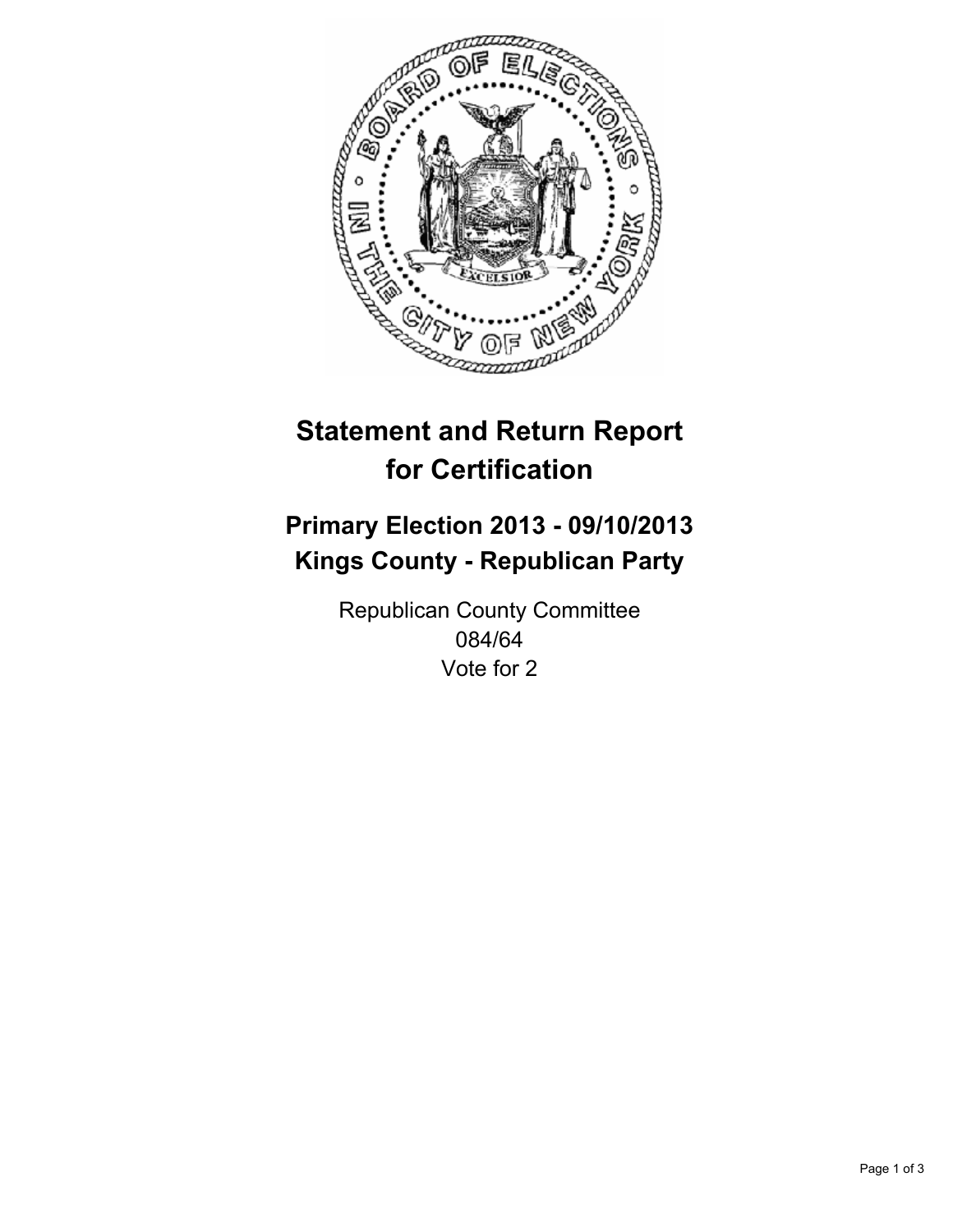

## **Assembly District 64**

| <b>EMERGENCY</b>     | 0        |
|----------------------|----------|
| ABSENTEE/MILITARY    |          |
| <b>FEDERAL</b>       | 0        |
| SPECIAL PRESIDENTIAL | 0        |
| <b>AFFIDAVIT</b>     | $\Omega$ |
| RICHARD BOLOGNESE    | 28       |
| ANITA M. BOLOGNESE   | 17       |
| PHILIP A. RONDINELLI | 18       |
| PATRICIA M. FINA     | 8        |
| <b>Total Votes</b>   | 71       |